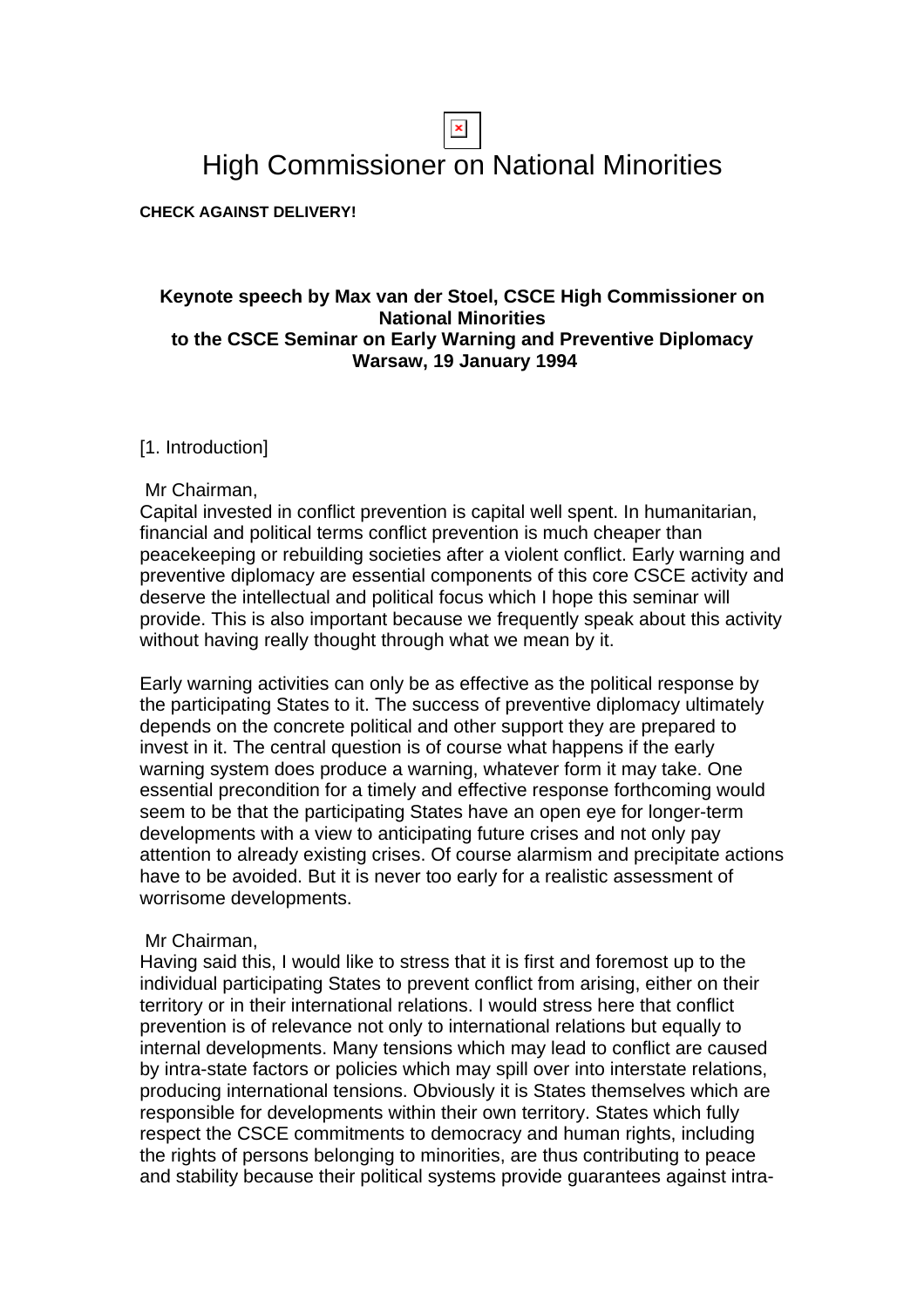state conflicts. Experience shows, moreover, that it is dictatorships, not democracies, which are often prone to agressive policies.

 If the efforts of individual States should fail or if they need outside advice and assistance, they themselves should be the ones to signalise this. I realise that this is an ideal which is somewhat removed from present-day reality and in the following I would therefore concentrate mainly on CSCE conflict prevention.

 As a last introductory remark I would say that there should also be conflict prevention with regard to post-conflict situations. Even if violence has come to an end, very often the underlying causes which led to the conflict have not been removed. In situations in which the threshold between non-violence and violence had already been crossed before, renewed armed clashes are not unlikely.

#### [2. CSCE instruments]

#### Mr Chairman,

We need to clarify our thinking about what we mean by 'early warning' and 'preventive diplomacy' and what we think they should achieve. Only then can we assess the performance of the CSCE conflict prevention instruments and if necessary improve them. Given the CSCE's comprehensive approach to security, many CSCE instruments can be considered to have early warning aspects. In the military sphere there are what one might call the traditional confidence- and security-building measures, entailing a detailed and sophisticated verification regime, and CSCE States dispose of the procedural options of discussing at short notice so-called unusual military activities or military activities of a hazardous nature. More generally applicable are such CSCE tools as the emergency mechanism adopted in Berlin in 1991 and various procedures for the peaceful settlement of disputes. Furthermore I would mention the more specific human dimension mechanism and the various options contained therein. A special word, perhaps, for the missions in the field, for example those in Estonia, Latvia and the Former Yugoslav Republic of Macedonia, where people are doing a difficult but essential job. I would also mention ODIHR which through its human dimension activities greatly contributes to creating a situation in and between participating States which is democratic and peaceful and thus essential to the prevention of conflict.

 These special instruments and procedures notwithstanding, a crucial role is of course played by the Committee of Senior Officials. I would include the Chairman-in-Office who on behalf of the CSO is responsible for the coordination of and consultation on current CSCE business. Indeed, within the CSCE framework the CSO has primary responsibility for early warning and preventive action, and through the discussions which take place in that framework and the decisions there taken it is politically speaking the most important CSCE conflict prevention body. According to the Helsinki Decisions, in several ways States can draw the attention of the CSO to situations which have the potential to develop into crises, including armed conflicts.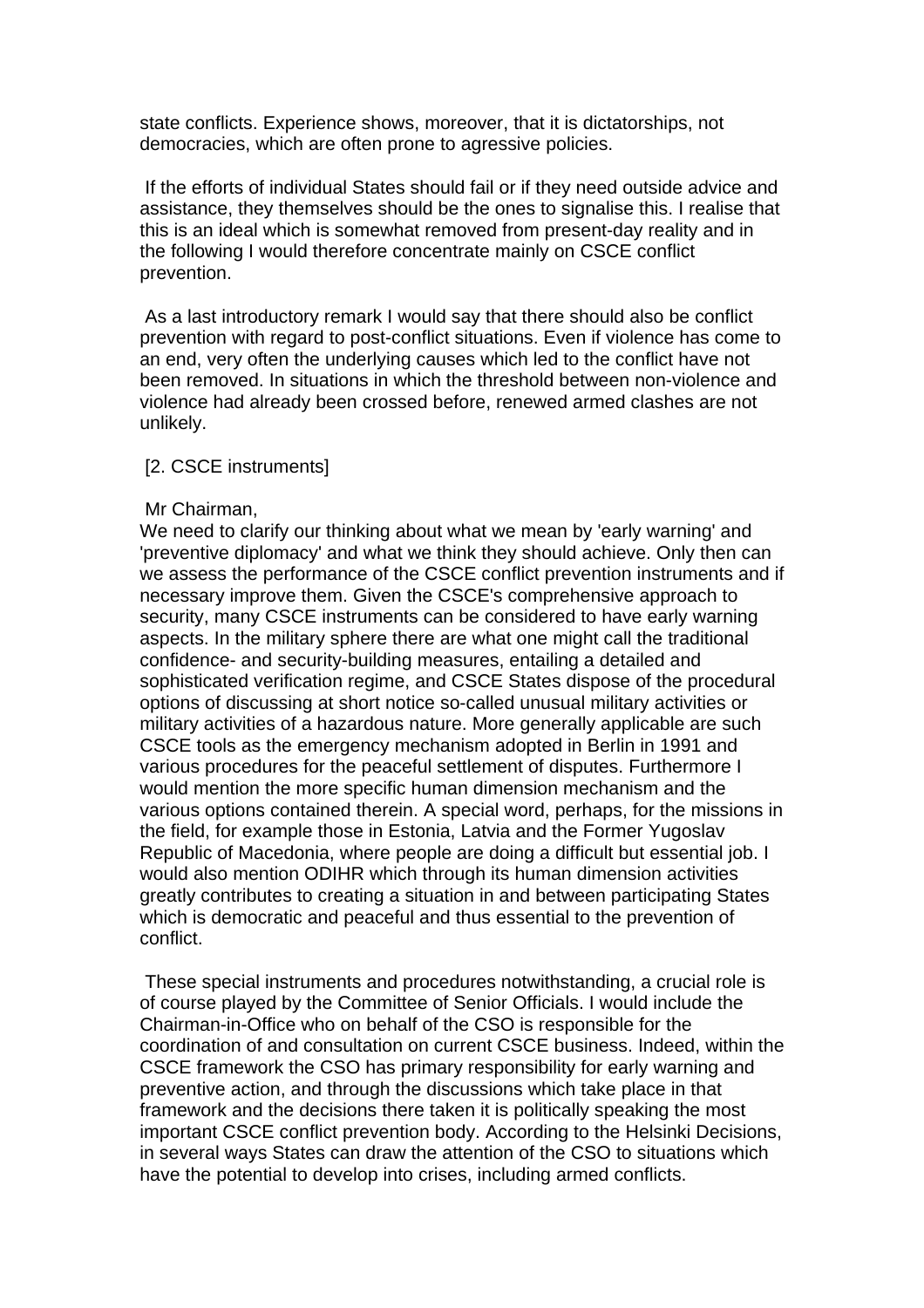There is one CSCE instrument of conflict prevention which I have not yet mentioned, and which can also draw the CSO's attention to such situations. That is the CSCE High Commissioner on National Minorities. If in the following I devote a large measure of attention to what the High Commissioner can do and has done, it is not because I underestimate the importance of the other CSCE instruments. It is because I know the High Commissioner and his practical experience best, and because his mandate is the most elaborate CSCE text on early warning and preventive diplomacy.

[3. Early warning and preventive diplomacy]

#### Mr Chairman,

Neither the High Commissioner's mandate nor other CSCE texts define what is meant by early warning or preventive diplomacy, but we can make some assumptions. As a working definition I would say that early warning should provide the relevant CSCE bodies with information about escalatory developments, be they slow and gradual or quick and sudden, far enough in advance in order for them to react timely and effectively, if possible still leaving them time to employ preventive diplomacy and other non-coercive and non-military preventive measures. This also includes what I would call the 'tripwire function' of early warning and preventive diplomacy, meaning that the CSCE will be alerted whenever developments threaten to escalate beyond a level at which the 'preventive diplomat' would still be able to contain them with the means at his disposal. Competences vary of course, the High Commissioner having the widest scope of activities.

As far as preventive diplomacy is concerned I would say that it should contain particular disputes and threats and prevent them from escalating into armed conflict. If possible it should try to resolve those disputes but that may be too much of a task for preventive diplomacy alone; longer-term efforts probably will be needed for that. Preventive diplomacy relies on diplomatic and similar methods, such as negotiation, enquiry, mediation, and conciliation. The Australian Foreign Minister, Gareth Evans, has written an interesting book called Cooperating for Peace, in which he distinguishes between early and late preventive diplomacy. 'Early preventive diplomacy' involves the provision of skilled assistance through good offices, mediation and the like in order to resolve disputes well before eruption into armed conflict appears likely. The objective of early preventive diplomacy is to encourage and support efforts by contenders to seek accommodation. 'Late preventive diplomacy' is to persuade parties to abstain from violence when eruptions seem imminent. Obviously our prime task should to be to engage in the earliest possible preventive diplomacy, so that ideally we need never cry out an early warning of imminent conflict, let alone have to engage in conflict management.

In the CSCE or at least in terms of the High Commissioner's mandate, preventive diplomacy would encompass, initially, fact-finding, discussions of the issue at hand, promotion of dialogue, confidence and cooperation between them, and subsequently, further contacts and closer consultations with the parties concerned with a view to possible solutions.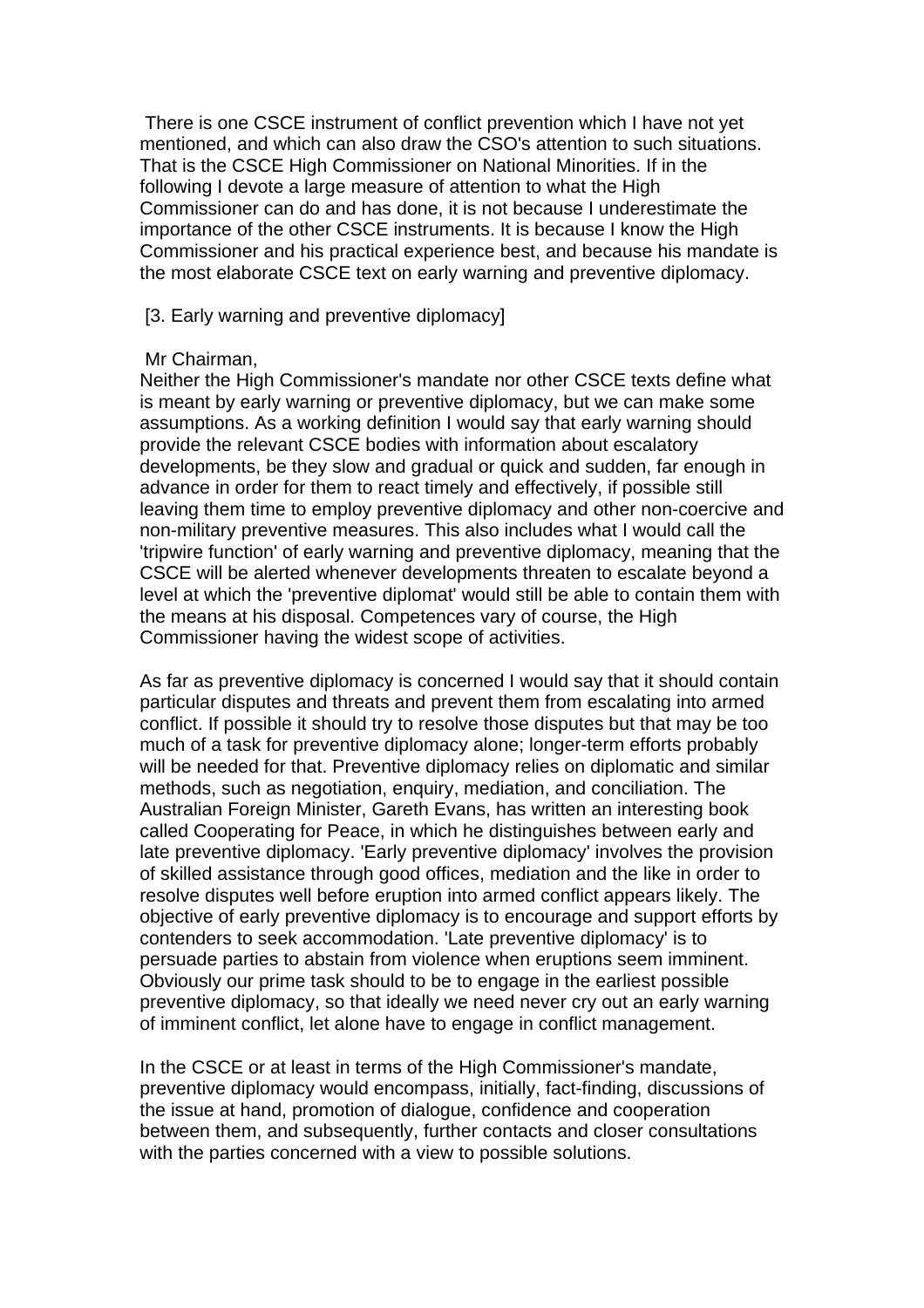The distinction between early warning and preventive diplomacy may conceptually be clear: early warning has the function to provide the information on the basis of which preventive diplomacy can take place. In practice this distinction is often blurred as activities have characteristics of both. It may be that the mandate of an instrument combines both elements, as is the case with the High Commissioner. The distinction is perhaps more easy to make when we look at specific actions by for example the CSO in reaction to alerts from 'early warners' or 'preventive diplomats'. In general, however, I would see early warning and preventive diplomacy as a continuum of activities during what may be called the early warning stage, a term which I borrow from my mandate. Again, this term is not explicitly defined or described but can be understood as the period before a situation with tensions develops into a real conflict.

[4. Functions of early warning and preventive diplomacy]

# Mr Chairman,

What specific functions then are essential for early warning and early preventive diplomacy purposes during the so-called early warning stage? Roughly I would say the following three:

- firstly, gathering, assessing and distributing information. This provides the basis for the second and third functions;

- secondly, containing and de-escalating tensions and other negative developments, including through the promotion of dialogue, confidence and cooperation between the parties involved; and

- thirdly, whenever necessary involving the CSCE as a whole, be it in preventive diplomacy, either early or late, or in a longer-term peacebuilding process.

 As far as the first element, information, is concerned, for it to be relevant it should be reliable, detailed and as much as possible up to date. However, even real-time data are only useful for early warning purposes if they are promptly analysed and communicated to the appropriate decision-taking bodies, in the first place the CSO, which should then give it the necessary attention and come up with a response.

The second element is containing and de-escalating tensions. This can of course be done in various ways. In itself the presence of missions on the ground may already be of psychological importance for the population and thus in itself already reduce apprehensions and tensions, and perhaps defuse unfortunate or even provoked incidents. Similarly the fact that missions can provide more objective and assumedly correct information can be a deterrent with regard to dispelling unfounded rumours. Often a more active attitude, approaching full fledged preventive diplomacy, may be called for.

# [5. Approach of preventive diplomacy]

#### Mr Chairman,

What kind of approach should preventive diplomacy adopt? To start from my own experience, the nature of preventive diplomacy by the High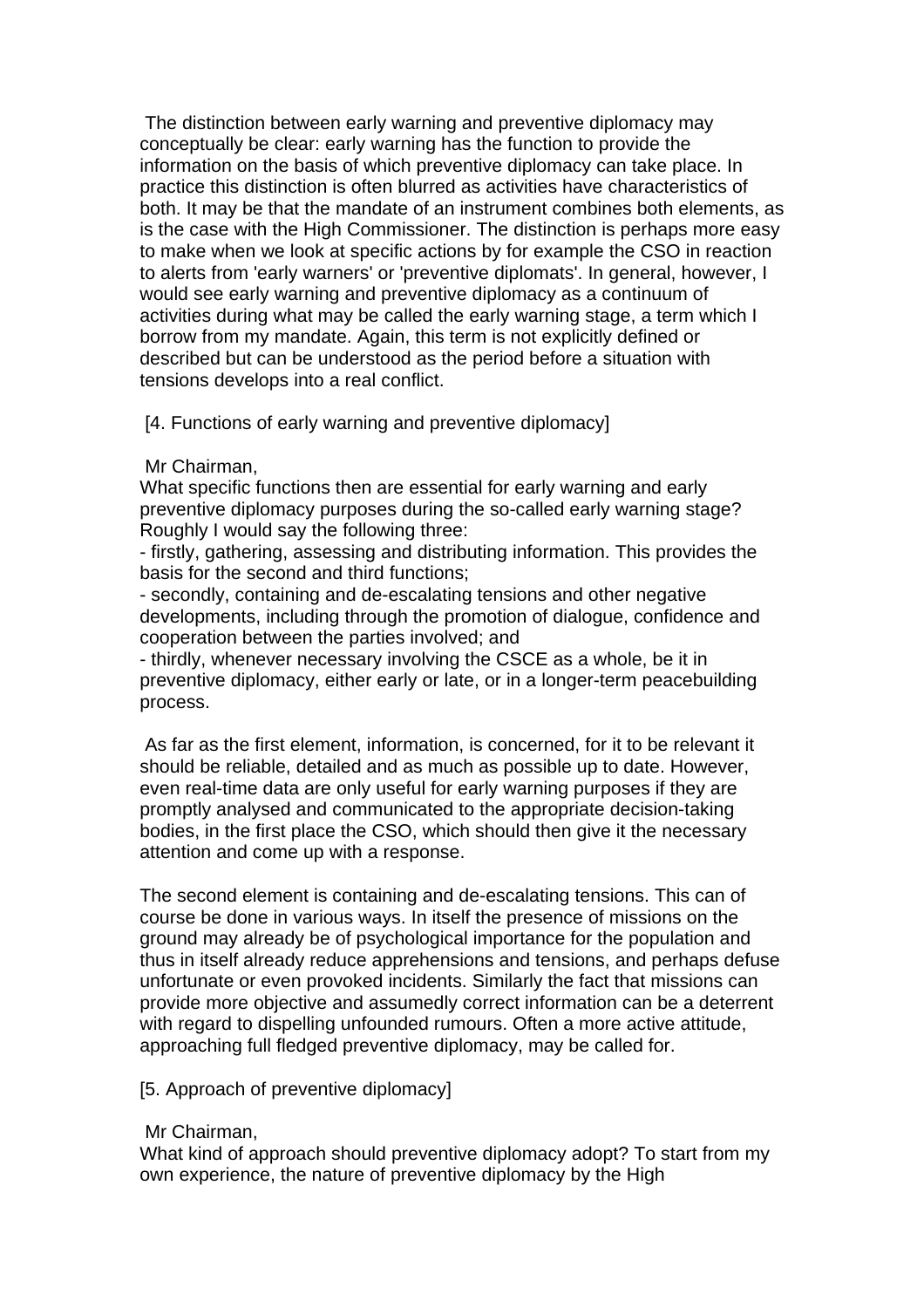Commissioner in practice can be described in three catch-words: impartiality, confidentiality and cooperation. I would think that these characteristics are essential for preventive diplomacy in general if it is to be effective in the longer run. They serve to keep open the channels of communication and guarantee a minimum measure of mental openness of the parties directly involved.

 Firstly, impartiality, which should guarantee that the conflict preventive activities and recommendations are, if not immediately acceptable to parties, then at least seen as genuine efforts at finding solutions.

Secondly, confidentiality, which serves more than one purpose. Confidentiality is important since often parties directly involved feel they can be more cooperative and forthcoming if they know that the discussions will not be revealed to the outside world. Conversely parties may make much stronger statements in public than in confidential conversations, feeling that they should be seen to maintain strong demands or trying to exploit outside attention. The risk of escalation of the conflict which is inherent in this can be considerably reduced if a low profile is adopted.

Thirdly, I would mention the cooperative nature of preventive diplomacy. Durable solutions are only possible if there is a sufficient measure of consent from the parties directly involved. Of course at a certain point forms of diplomatic pressure may be necessary to overcome a certain obstacle or to keep a party from steps which might escalate matters.

#### [6. Involvement of CSCE]

#### Mr Chairman,

The ways in which the CSCE as a whole can be involved vary greatly. The High Commissioner's mandate contains some specific procedures for involving the CSO. One of them is to formally issue a so-called early warning when there is a prima facie risk of potential conflict when the situation is grave and conflict may be imminent. The possibility is then provided of prompt consultations between the participating States through the so-called emergency mechanism which I would think would as a rule be justified. This is a typical example of late preventive diplomacy.

However, such a situation provides us with a dilemma. On the one hand it is necessary to alert the CSCE in time to a threatening situation and turn multilateral attention to it. On the other hand, however, too early exposure to the glare of international scrutiny may exacerbate matters, unnecessarily prompting parties to take up stronger and more intransigent positions. In each concrete case, therefore, a careful consideration has to take place of the arguments pro and contra such a step and the way it would be taken. To return to the High Commissioner, a way out might be that the CSO would be informed of the fact that a situation seems to be approaching in which the High Commissioner could feel the need to issue a formal early warning. This could for instance be done in a report to the CSO or during discussion with the CSO. Another option is that the High Commissioner hands matters over to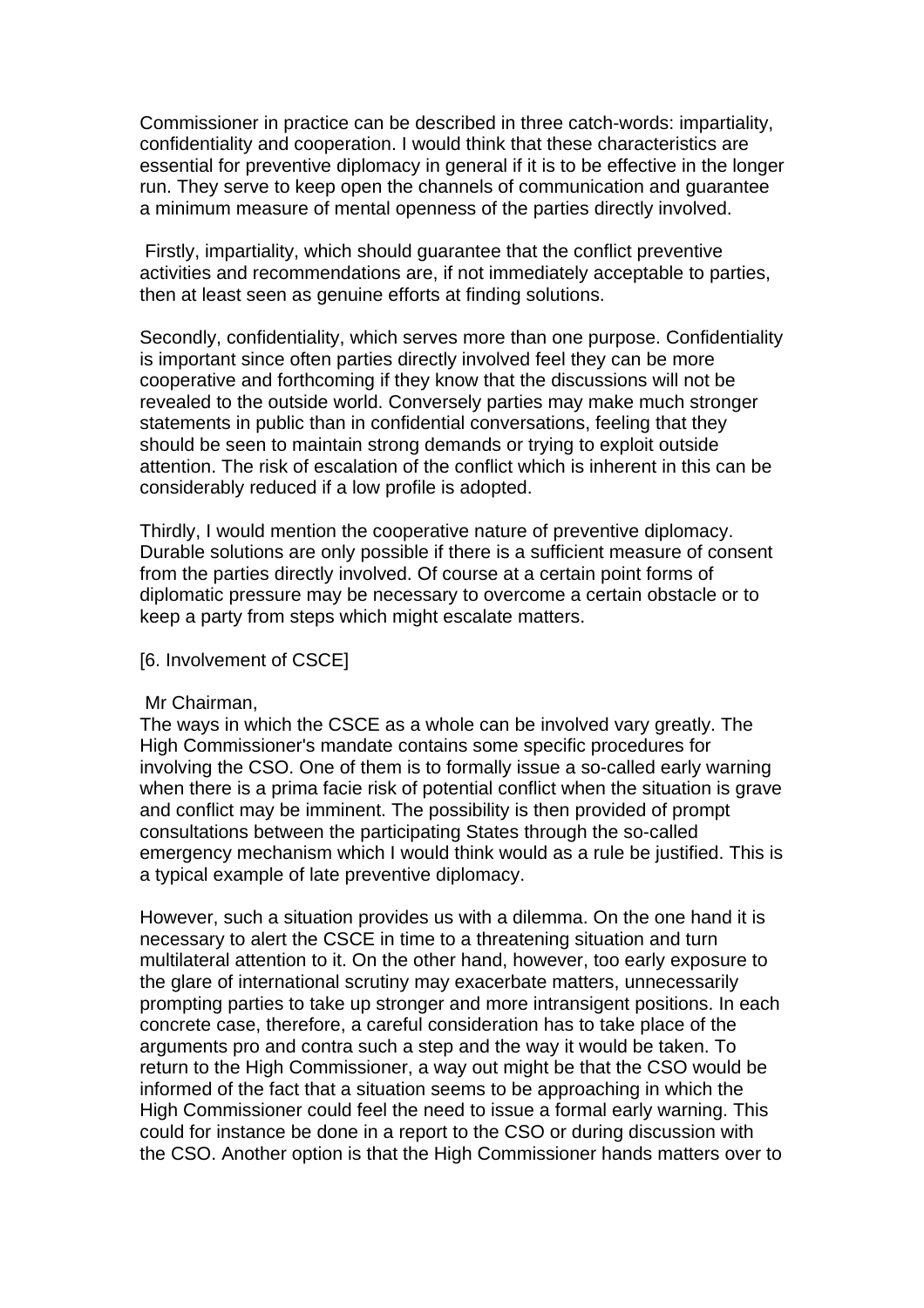the CSO because he concludes that the situation is escalating into a conflict or if he deems that his scope for action is exhausted.

In the context of these reflections, another consideration should be whether or not 'going public', so to speak, would interfere with quiet preventive diplomacy exercised by another CSCE instrument. The question of consultation and coordination within the CSCE arises which for other reasons as well is very important. I will return to this later on if I may.

[7. Follow-up to early warning signals]

#### Mr Chairman,

Moving on to the issue of the follow-up to signals coming from the early warning system, such as the recommendations of the High Commissioner, we are dealing with the question of engaging the final responsibility of the CSCE States as a group for security and stability in Europe. Questions concerning the mobilisation of the necessary political will, of effective political decisiontaking, and of the timing and adequacy of measures pose themselves. Partly it is those involved in early warning and preventive diplomacy who are confronted by the challenge how to interest the CSCE states in supporting their activities and, if necessary, in undertaking action. On the whole, however, it is the responsibility of the participating States themselves to be mentally and politically prepared to act upon signals from the early warning system.

 This brings me to the question of decision-taking which is also the question of the rule of consensus. On the one hand one could argue that the rule of consensus stands in the way of effective decision-taking but on the other the consensus requirement is still of essential value when it comes to ensuring the political support for conflict preventive measures. A possibility could be that in the phase prior to or in preparation of consensus decisions not all States would be involved. For example the assistance of the Chairman-in-Office by an ad hoc group of States, as described in the Helsinki Document, could perhaps play a more important role in conflict prevention. However when push comes to shove, consensus may in a number of cases be essential to avoid the danger that conflict prevention decisions taken will not be sufficiently supported.

Perhaps I ought to mention in this context that the High Commissioner can take a number of steps without consensus being needed. Involvement by the High Commissioner does not require the approval of the CSO or the State concerned. This independence is crucial to the timing of the High Commissioner's involvement for which in most situations would apply the sooner, the better. However, it is highly important that the mandate provides for an adequate mix of independence of and accountability to the 'political' CSCE organs. Fundamentally, despite his latitude of independent activity, the High Commissioner cannot function properly without the political support of the participating states. This becomes particularly acute whenever the High Commissioner presents his reports and recommendations to the States and, afterwards, to the CSO. At such a stage it becomes clear whether there is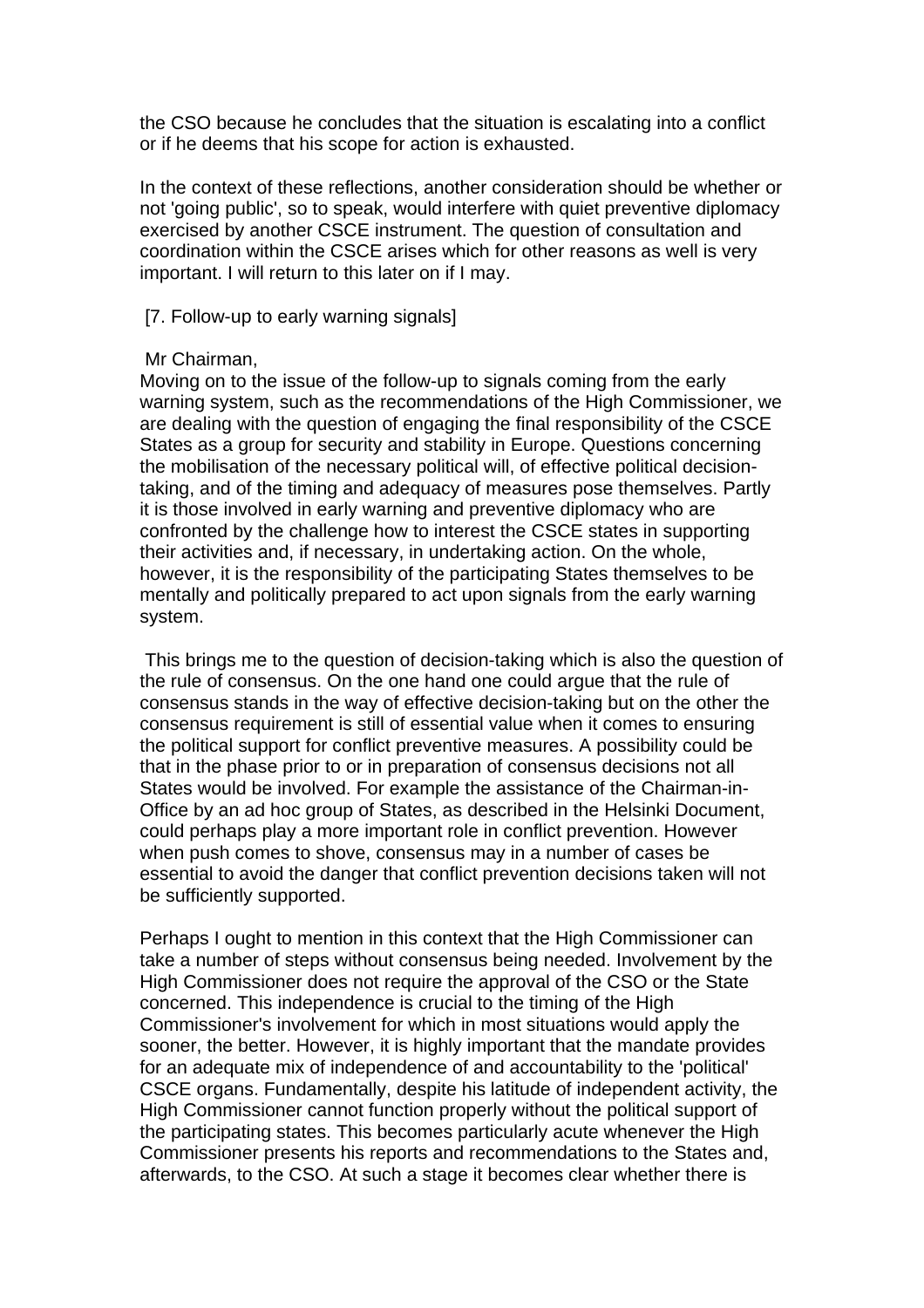sufficient support for the High Commissioner's early warning information and preventive activities, and whether States are willing to give their own follow-up where needed.

#### Mr Chairman,

This brings me to the issue of the requirements which the follow-up by the CSCE States should meet. Drawing inspiration from Minister Evans' book which I mentioned before, I would underline the requirements of timeliness, graduated responsiveness and effective affordability.

 Timely responsiveness means simply involvement at the time best calculated to secure optimal outcomes. Usually the earlier a problem is identified and an appropiate response applied, the more likely it is that the problem will be solved effectively and peacefully. An external third party should become involved in the earliest possible stage of an impending conflict in order to prevent things from getting worse and to establish personal contacts for the case that things do get worse.

 Graduated responsiveness means seeking to resolve disputes and respond to a crisis beginning with the cooperative approach I mentioned before and only moving towards more intrusive measures when the more conciliatory approaches fail. What is needed, at least initially, are low-profile discussions and cooperational mechanisms. Generally, cooperative implementation of commitments and recommendations will in the end be more fruitful than enforcement.

 The timeliness and graduation principles, if properly applied, should help to reinforce the effectivity of the CSCE's response. The earlier the response, and thus the more manageable the problem, the smaller the likely cost of the necessary response and the more likely it is that it will be affordable. Later in the process of escalation, responses which might have worked at an earlier stage could be reduced to affordable ineffectuality.

#### [8. Preventive deployment]

#### Mr Chairman,

According to the agenda, this seminar deals with the prevention of conflict through non-military means. I think it has been wise to exclude preventive military measures such as peacekeeping operations because it serves to concentrate our thinking and after all such measures are politically and psychologically in a category different from the other preventive activities. Nevertheless I would devote a few words to the possibility of preventive deployment, of which the deployment of foreign troops in the Former Yugoslav Republic of Macedonia is the prime example in Europe.

 Preventive deployment involves the positioning of troops, military observers and related personnel between parties to a dispute or where there is an escalation towards conflict. It has the primary aim of deterring the escalation of such situations into armed conflict. A related task will be the performance of monitoring functions. How credible preventive deployment as a deterrent is,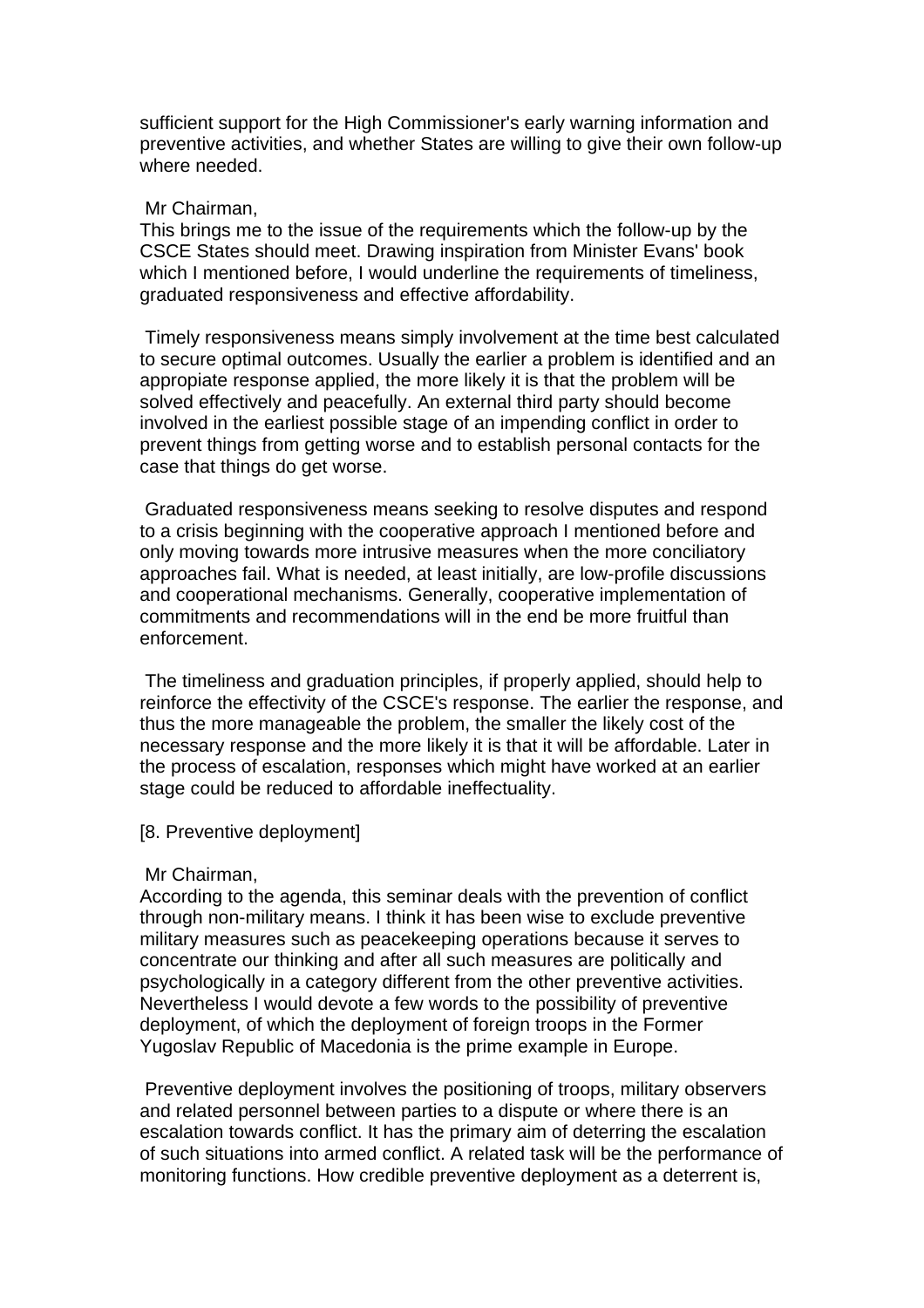will depend essentially on the perceived likelihood in practice of a strong international reaction if there is any resort to violence by one of the parties.

 Preventive deployment should not be lightly considered. It belongs to a category quite different from preventive diplomacy. However in certain circumstances it may be the only effective method to keep an already instable situation from deteriorating into war. I would stress that preventive deployment in itself is not enough to defuse tension, let alone address the underlying issues. It should be part of a comprehensive preventive diplomacy strategy to contain and resolve a dispute.

# [9. Short-term and long-term conflict prevention]

# Mr Chairman,

Conflict prevention is a many-faceted affair in light of the CSCE's comprehensive approach to security. It is therefore perhaps useful to distinguish between short- and long-term conflict prevention. Short-term conflict prevention aims at the prevention, containment and/or immediate deescalation of a development towards escalation. It is here in particular that early warning and preventive diplomacy have to play their crucial roles. It is probably too much to expect that preventive diplomacy can also resolve the substantive dispute at issue, although the possibilities should of course be explored.

Short-term conflict prevention should be seen and pursued in the context of long-term conflict prevention. Efforts to initiate a dialogue between the parties concerned and to recommend to them constructive measures can only be the first steps towards a less tense situation. I already mentioned the close interrelationship between peace and security and the respect for democracy and human rights. The prevention of conflict in Europe in the long run requires building a viable democracy and its institutions, creating confidence between the government and the population, structuring the protection and promotion of human rights, the elimination of all forms of gender or racial discrimination and respect for minorities. Economic factors are important to conflict prevention, too. An economic downturn in a country will in all likelihood lead to social tensions and divisions. Effectively addressing tension-generating issues often requires investments which economically weak states have difficulty in making.

These short-term and long-term aspects of conflict prevention should be see as part of an integrated strategy and indeed in practice they can hardly be separated. Efforts at laying the groundwork for a real democracy are vain if in the meantime tensions escalate into bloody civil war or international conflict. The reluctance or even outright refusal of states to build democracy, create confidence, protect human rights endangers all short-term conflict prevention activities.

[10. Concertation and cooperation between CSCE efforts]